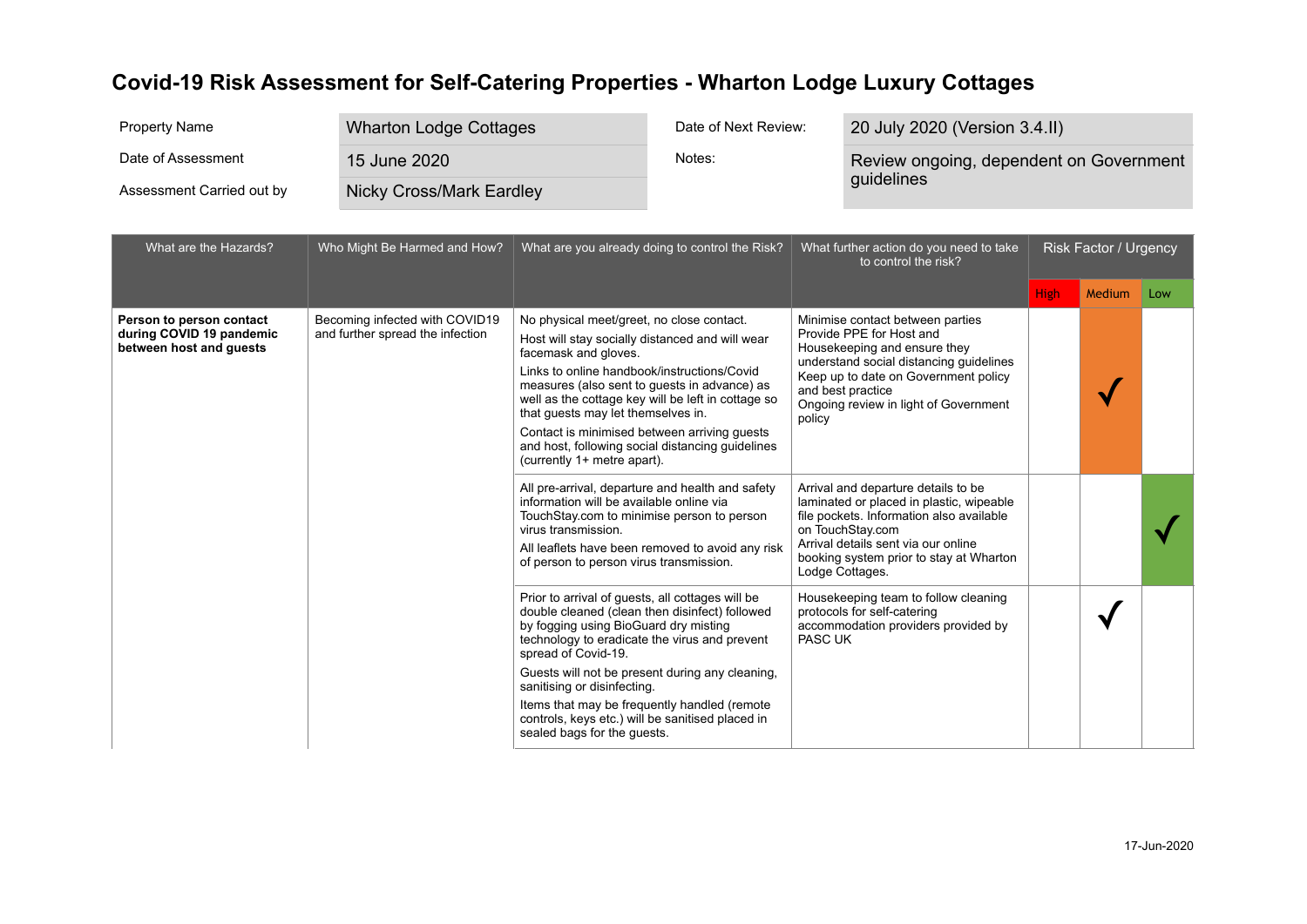| Assessment continued on next<br>page                                            |                                                                   | Our guests will be welcomed at a distance of 1+<br>metre. This introduction will follow social<br>distancing guidelines.<br>Facemask, gloves, hand sanitiser, anti-viral<br>wipes will be provided to guests in their cottage<br>on arrival for use during their stay<br>Welcoming host/Housekeeper will outline the<br>risks to guests, inform them of the need to<br>social distance during their stay.<br>Guests will not be present during interim cleans                                                                                              | Welcome hamper and Covid care kit<br>items will be packaged.                                      |              |                                                   |  |
|---------------------------------------------------------------------------------|-------------------------------------------------------------------|------------------------------------------------------------------------------------------------------------------------------------------------------------------------------------------------------------------------------------------------------------------------------------------------------------------------------------------------------------------------------------------------------------------------------------------------------------------------------------------------------------------------------------------------------------|---------------------------------------------------------------------------------------------------|--------------|---------------------------------------------------|--|
| What-are-the-Hazards?¤                                                          | Who Might Be Harmed and How?»                                     | What are you already doing to control the Risk?¤                                                                                                                                                                                                                                                                                                                                                                                                                                                                                                           | What further action do you need to take to<br>control the risk?¤                                  |              | Risk-Factor-/-Urgency¶<br>$\overline{\mathbf{x}}$ |  |
|                                                                                 |                                                                   |                                                                                                                                                                                                                                                                                                                                                                                                                                                                                                                                                            |                                                                                                   | <b>Hight</b> | Mediumx Lowx                                      |  |
| Person to person contact<br>during COVID 19 pandemic<br>between host and guests | Becoming infected with COVID19<br>or further spread the infection | Only critical/emergency maintenance will be<br>conducted by an authorised supplier, wearing<br>appropriate PPE.<br>Maintenance staff to ensure any surfaces that<br>were touched are cleaned afterwards.<br>Any notified minor issues needing maintenance<br>during our guests visit will be arranged after<br>check-out.<br>Housekeeping team will be encouraged to<br>identify any defects during their routine<br>cleaning.<br>Cleaning will be required following any<br>maintenance operation.                                                        | Cleaning, sanitising and disinfecting will<br>be required following any maintenance<br>operation. |              |                                                   |  |
|                                                                                 |                                                                   | To avoid any risk of person to person virus<br>transmission from physical documents, all FAQ<br>documentation regarding the use of the cottage<br>will be held electronically on TouchStay.com<br>portal to avoid risk of virus transmission. Guests<br>will access this through their own devices.<br>Details on the use of appliances will be also be<br>held on the online portal.<br>All leaflets have been removed and guests are<br>directed to local websites and tourist<br>information sites through pre-arrival emails and<br>the online portal. |                                                                                                   |              |                                                   |  |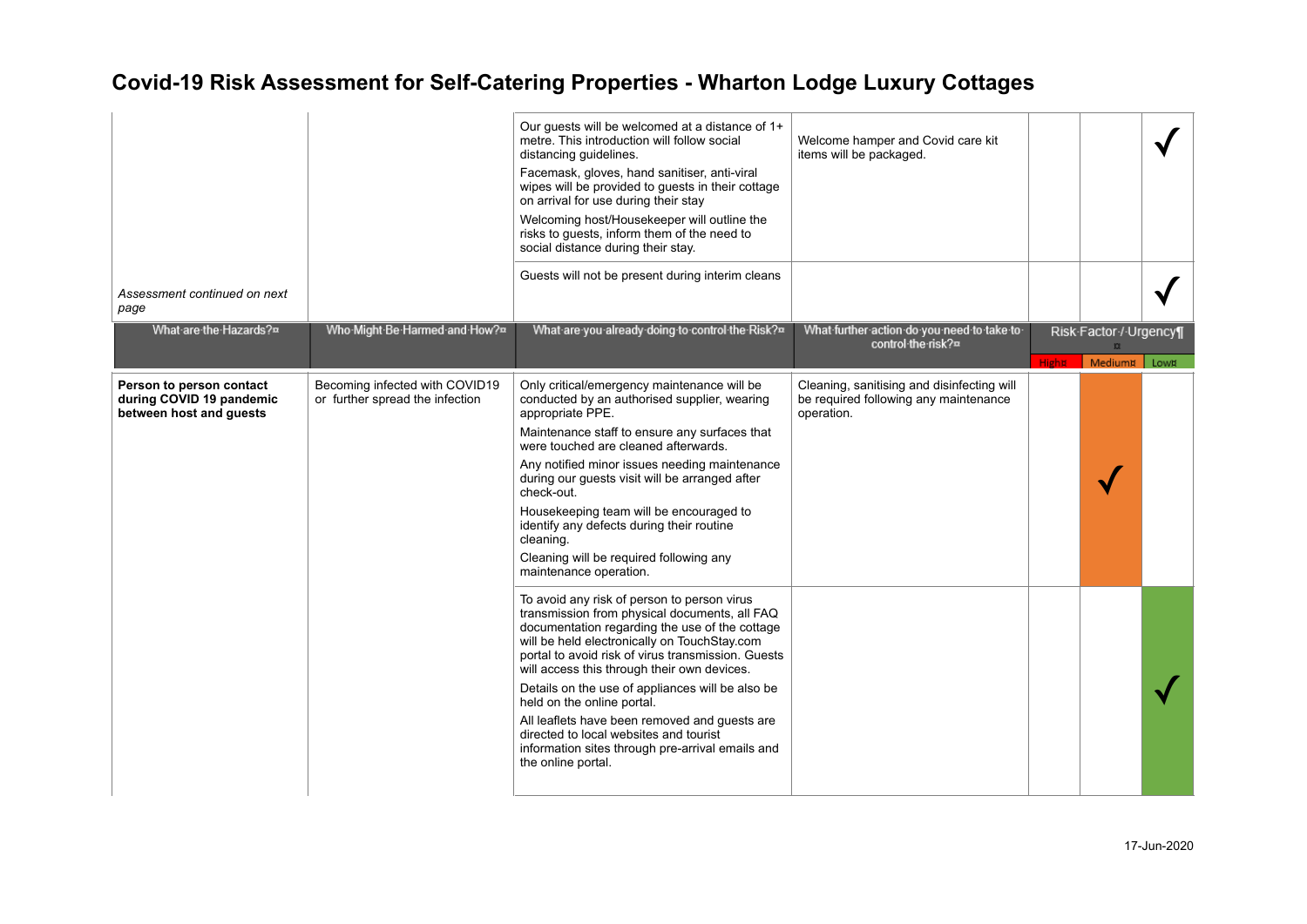|                                      | Laundry and bin room: The bins will be<br>available to Elgar Cottage only. The other<br>cottages have their own courtyards with refuse<br>and recycling bins                                     |                                                                                                                            |  |  |
|--------------------------------------|--------------------------------------------------------------------------------------------------------------------------------------------------------------------------------------------------|----------------------------------------------------------------------------------------------------------------------------|--|--|
|                                      | Laundry and Bin room: There will be a booking<br>system for the Laundry facility. For their<br>protection, quests are asked to wear their<br>protective gloves when operating the<br>appliances. | Guests using the laundry will be<br>responsible for using PPE and wiping<br>controls and surfaces before and<br>afterwards |  |  |
|                                      | A surface sanitiser will be available for cleaning<br>before and after use.                                                                                                                      |                                                                                                                            |  |  |
| Assessment continued on next<br>page | The garden WC will be closed to quests                                                                                                                                                           |                                                                                                                            |  |  |

| What are the Hazards?¤                                                          | Who Might Be Harmed and How?¤                                     | What are you already doing to control the Risk?¤                                                                                                                                                                                                                                                                                                                                | What further action do you need to take to<br>control-the-risk?¤ | Risk-Factor-/-Urgency¶ |         |      |  |
|---------------------------------------------------------------------------------|-------------------------------------------------------------------|---------------------------------------------------------------------------------------------------------------------------------------------------------------------------------------------------------------------------------------------------------------------------------------------------------------------------------------------------------------------------------|------------------------------------------------------------------|------------------------|---------|------|--|
|                                                                                 |                                                                   |                                                                                                                                                                                                                                                                                                                                                                                 |                                                                  | Hight                  | Medium¤ | Low¤ |  |
| Person to person contact<br>during COVID 19 pandemic<br>between host and quests | Becoming infected with COVID19<br>or further spread the infection | Wharton Lodge Cottages offers a walled garden<br>to its guests. The access gate to the walled<br>garden will remain permanently open and will<br>not be cleaned. There is no reason for quests to<br>touch it.<br>There are sets of tables and chairs in the<br>garden which will be allocated to individual<br>cottages. They will be sanitised, after that<br>guest has left. | The garden toilet will be closed to<br>guests.                   |                        |         |      |  |
|                                                                                 |                                                                   | Wharton Lodge Cottages offers a glasshouse.<br>Again, seating will be allocated specifically to<br>each cottage. Cleaned cushions are provided<br>specific to that cottage.                                                                                                                                                                                                     |                                                                  |                        |         |      |  |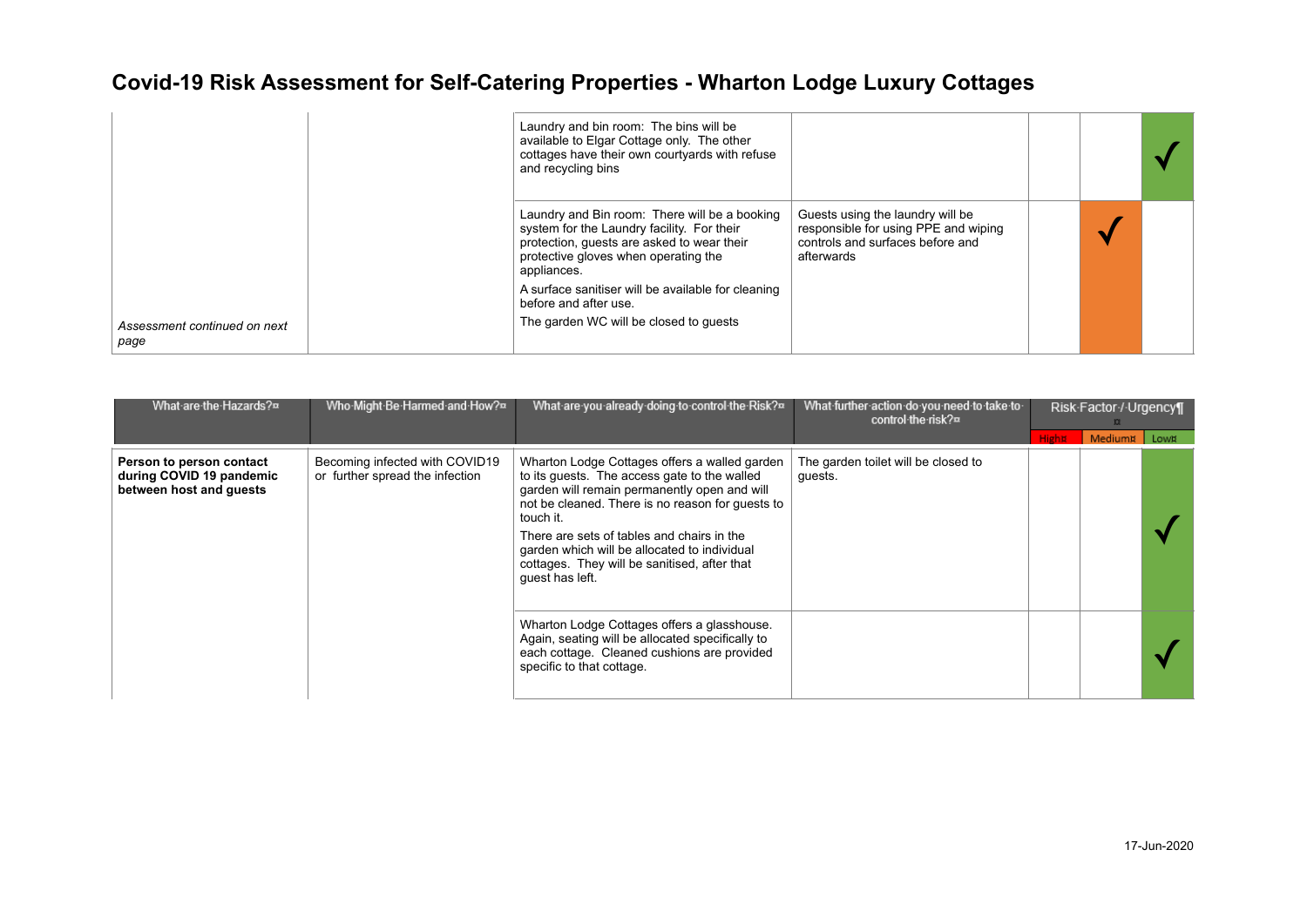|                                                                                  |                                                   | There is parkland around Wharton Lodge.<br>Within the grounds are some wooden seats.<br>The risk is low as the virus can only remain<br>contagious for 2-3 hours in this environment.<br>Guests are asked to use their allocated<br>cushions should they wish to sit on the seating<br>in the parkland. |                                                             |  |  |
|----------------------------------------------------------------------------------|---------------------------------------------------|---------------------------------------------------------------------------------------------------------------------------------------------------------------------------------------------------------------------------------------------------------------------------------------------------------|-------------------------------------------------------------|--|--|
|                                                                                  |                                                   | Wharton Lodge offers EV charging station for<br>guest use. The charging station has a plastic<br>weatherproof flap. Guests are asked to use<br>their charging lead to open the flap or gloved<br>hand                                                                                                   | This relies on the guest following good<br>practice advice. |  |  |
|                                                                                  |                                                   | Access to Wharton Lodge Cottages is via<br>electronic gates. These open automatically for<br>vehicles but pedestrians have to use a toggle<br>switch to open the gates. Guests are asked to<br>carry their protective gloves and wear them to<br>operate the gate.                                      | This relies on the guest following good<br>practice advice  |  |  |
|                                                                                  |                                                   | Post visit Corvid-19 health monitoring: For 14<br>days after their visit, any guests falling ill with<br>Corvid-19 will be requested to report any illness<br>to Wharton Lodge Cottages.                                                                                                                | This relies on guests informing Wharton<br>Lodge Cottages.  |  |  |
| Dealing with a guest who is<br>unwell or infectious outbreak<br>in your property | Preventing the spread of an<br>infection outbreak | Place a "what to do if you suspect you as a<br>guest are ill or have an infectious outbreak<br>document" on the TouchStay.com portal<br>including relevant 24-hour phone numbers and<br>actions required                                                                                                |                                                             |  |  |

| What are the Hazards?¤ | Who Might Be Harmed and How?¤ | Mhat·are·you·already·doing·to·control·the·Risk?¤ | What further action do you need to take to<br>control the risk?¤ ' | Risk-Factor-/-Urgency¶ |
|------------------------|-------------------------------|--------------------------------------------------|--------------------------------------------------------------------|------------------------|
|                        |                               |                                                  |                                                                    | Mediumi Lowi           |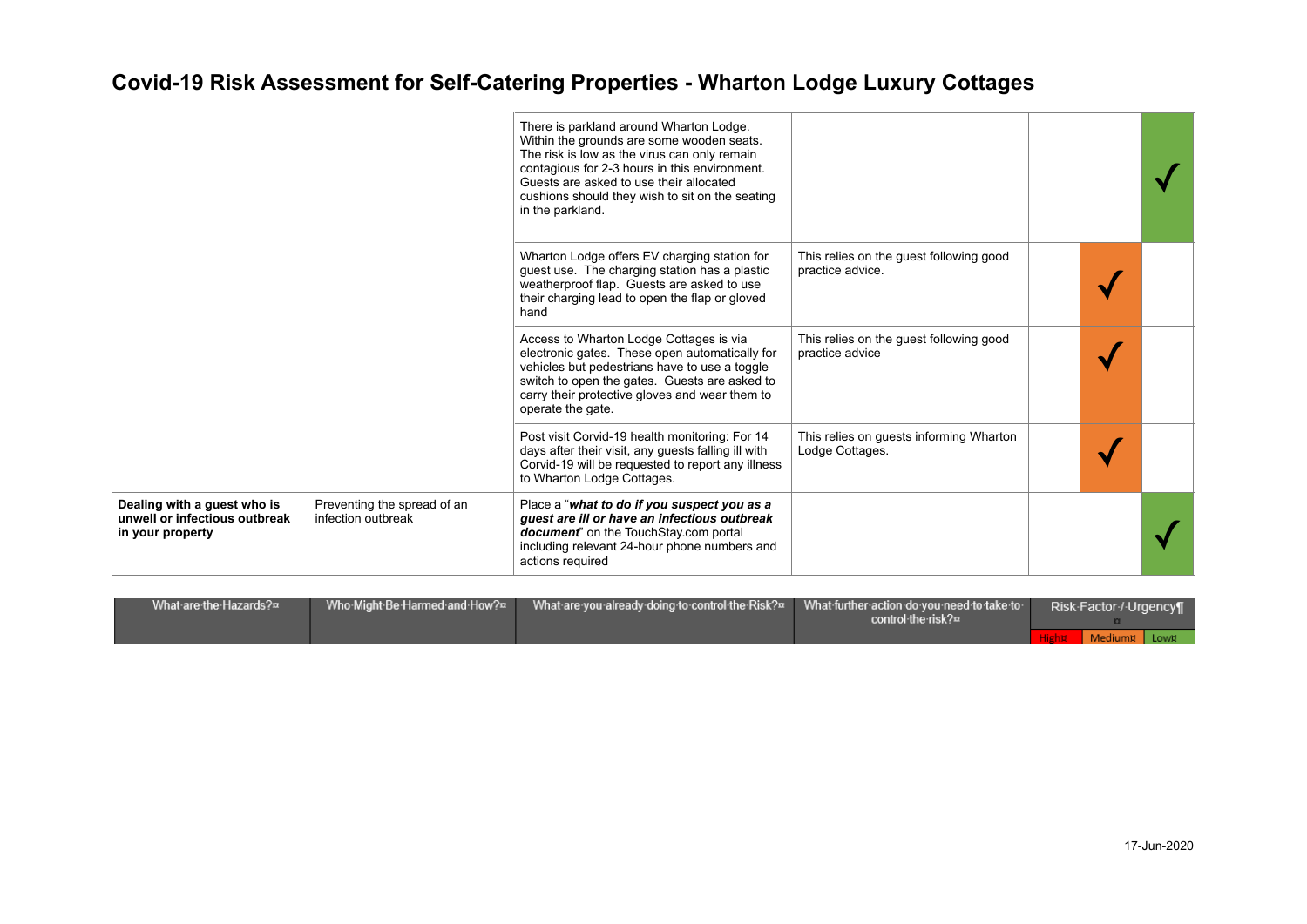| Dealing with a guest who is<br>unwell or infectious outbreak<br>in your property | Preventing the spread of an<br>infection outbreak | Facetime/call the guests to clearly understand<br>the situation. Guests showing signs of Covid-19<br>whilst staying at Wharton Lodge Cottages are<br>required to go for a test at Merton Meadow car<br>park in Hereford and tests may be booked on<br>the government website. The results of this test<br>must be shown to Nicky or George Cross (the<br>owners). If positive then the guest must<br>immediately leave their property, if this is<br>reasonably possible. If for any reason that is not<br>and self-isolation is required to take place at<br>Wharton Lodge Cottages, then all fees for all<br>bookings affected by this self-isolation will be<br>borne by the guest. | Ensure there is reference in our T&Cs to<br>extension of stay due to self-quarantine                                                                                                                             | $\checkmark$ |  |
|----------------------------------------------------------------------------------|---------------------------------------------------|----------------------------------------------------------------------------------------------------------------------------------------------------------------------------------------------------------------------------------------------------------------------------------------------------------------------------------------------------------------------------------------------------------------------------------------------------------------------------------------------------------------------------------------------------------------------------------------------------------------------------------------------------------------------------------------|------------------------------------------------------------------------------------------------------------------------------------------------------------------------------------------------------------------|--------------|--|
|                                                                                  |                                                   |                                                                                                                                                                                                                                                                                                                                                                                                                                                                                                                                                                                                                                                                                        |                                                                                                                                                                                                                  |              |  |
|                                                                                  |                                                   | Build a relationship with fellow property owners<br>(buddy system) to see if arriving guests can be<br>relocated into one of these properties if original<br>booking cannot be fulfilled due to guest illness                                                                                                                                                                                                                                                                                                                                                                                                                                                                          | Build a relationship with fellow property<br>owners (buddy system) to see if arriving<br>quests can be relocated into one of<br>these properties if original booking<br>cannot be fulfilled due to guest illness | $\checkmark$ |  |
|                                                                                  |                                                   | Any items that are delivered to an infected<br>guest (medicines, food supplies, clean linen,<br>and extra cleaning materials) to be placed<br>outside cottage's door in sealed bag. Bagged<br>used linen to remain in cottage.                                                                                                                                                                                                                                                                                                                                                                                                                                                         |                                                                                                                                                                                                                  |              |  |
|                                                                                  |                                                   | Place an emergency cleaning kit in the property<br>for the guest to use in these circumstances                                                                                                                                                                                                                                                                                                                                                                                                                                                                                                                                                                                         |                                                                                                                                                                                                                  |              |  |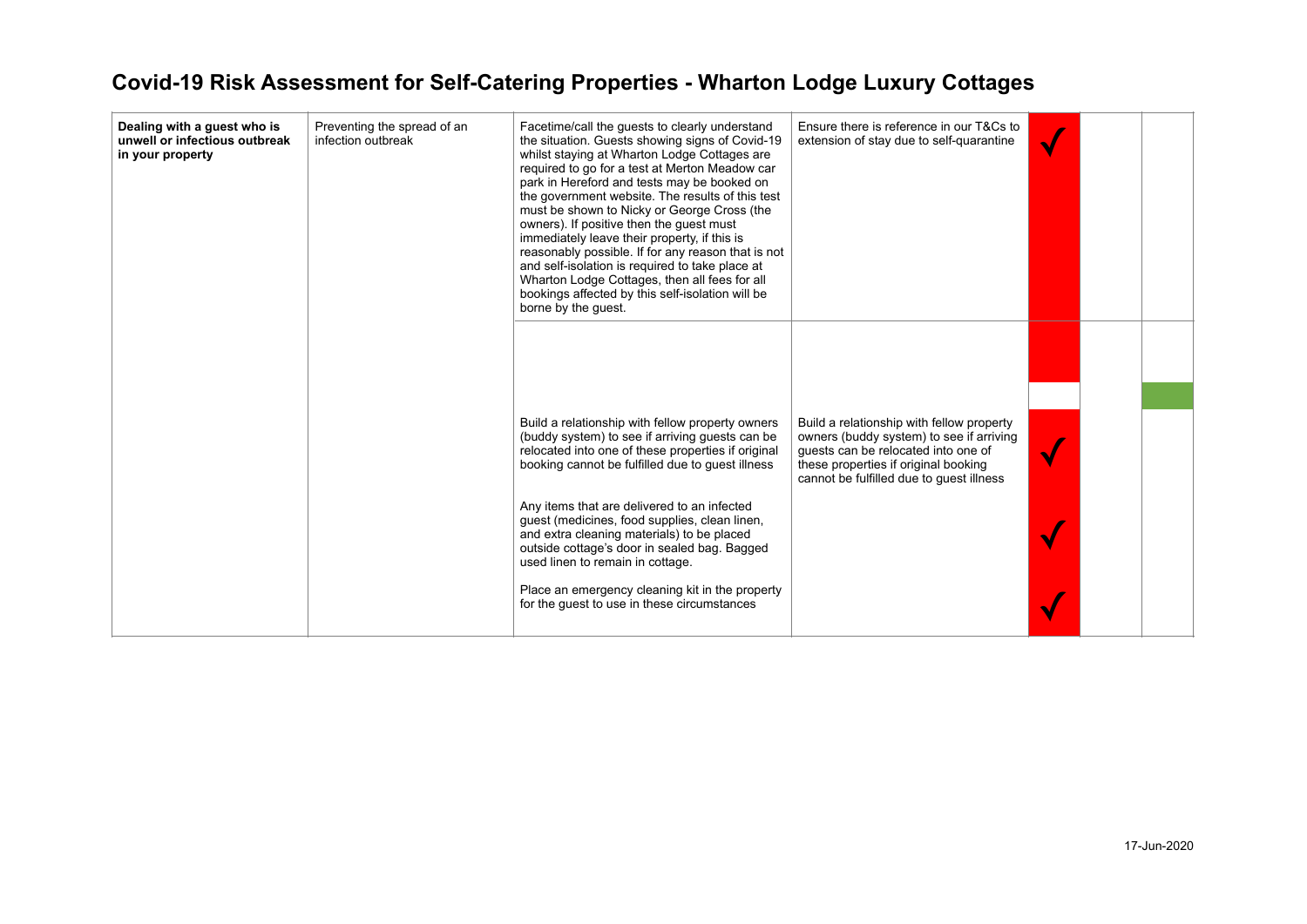| Cleaner / housekeeper not fit<br>for work and infected with<br><b>COVID 19</b> | Could spread COVID 19 through<br>cleaning within the property | Any employee who suspects they have<br>Corvid-19 symptoms must not come to work<br>and inform Wharton Lodge Cottages of their<br>illness<br>They then must inform their GP, arrange a self-<br>testing kit through the NHS Coronavirus online<br>test & trace service.<br>They must not return to work until either the test<br>has been proved negative or they have self-<br>isolated for 7 days after the symptoms (except<br>loss of taste or smell) have gone. | As part of on-going personnel<br>procedures, health records will be<br>maintained                                                       |  |  |
|--------------------------------------------------------------------------------|---------------------------------------------------------------|---------------------------------------------------------------------------------------------------------------------------------------------------------------------------------------------------------------------------------------------------------------------------------------------------------------------------------------------------------------------------------------------------------------------------------------------------------------------|-----------------------------------------------------------------------------------------------------------------------------------------|--|--|
| <b>Cleaning regimes not effective</b><br>/ fit for purpose                     | Contaminated accommodation<br>leading to spread of COVID 19   | Housekeeping team must be trained on what is<br>required so that they have the necessary<br>training, knowledge, understanding, and skills to<br>undertake each task successfully                                                                                                                                                                                                                                                                                   | Ensure housekeepers are trained.                                                                                                        |  |  |
|                                                                                |                                                               | All housekeeping team members are given the<br>correct PPE and training on how to use<br>correctly and instructions on handwashing,<br>skincare, PPE disposal and their own well being                                                                                                                                                                                                                                                                              | Issue of PPE and on-line training to be<br>undertaken. Training programme:<br>Larndlords Little Helper course<br>completed in June 2020 |  |  |

| What are the Hazards?¤                                     | Who Might Be Harmed and How?¤                                                                                                                                                                                                         | What are you already doing to control the Risk?¤                                                                                                                                                  | What further action do you need to take to<br>control-the-risk?¤ | Risk-Factor-/-Urgency¶ |         |      |
|------------------------------------------------------------|---------------------------------------------------------------------------------------------------------------------------------------------------------------------------------------------------------------------------------------|---------------------------------------------------------------------------------------------------------------------------------------------------------------------------------------------------|------------------------------------------------------------------|------------------------|---------|------|
|                                                            |                                                                                                                                                                                                                                       |                                                                                                                                                                                                   |                                                                  |                        | Medium¤ | Low¤ |
| <b>Cleaning regimes not effective</b><br>/ fit for purpose | Contaminated accommodation<br>leading to spread of COVID 19                                                                                                                                                                           | A cleaning checklist must be adhered to by our<br>Housekeepers. Cleaning protocols for self-<br>catering accommodation provided by PASC are<br>being followed at Wharton Lodge Cottages.          | Sign off cleaning duties undertaken                              |                        |         |      |
|                                                            |                                                                                                                                                                                                                                       | All rooms are double cleaned (clean then<br>disinfect) and then sanitised using BioGuard<br>MK II dry misting (fogging) technology to<br>eradicate the virus and prevent a spread of<br>Covid-19. |                                                                  |                        |         |      |
|                                                            | Removal of some items (ornaments, decorative<br>bed cushions, magazines etc.,) Rotation of soft<br>furnishings (cushions) between changeovers to<br>minimise risk. Items such as games have been<br>removed but available on request. |                                                                                                                                                                                                   |                                                                  |                        |         |      |
|                                                            |                                                                                                                                                                                                                                       | Check boxes must be completed and signed off<br>for each cottage clean.                                                                                                                           |                                                                  |                        |         |      |
|                                                            |                                                                                                                                                                                                                                       | Copies of the clean to be placed on online<br>portal as evidence to guests                                                                                                                        |                                                                  |                        |         |      |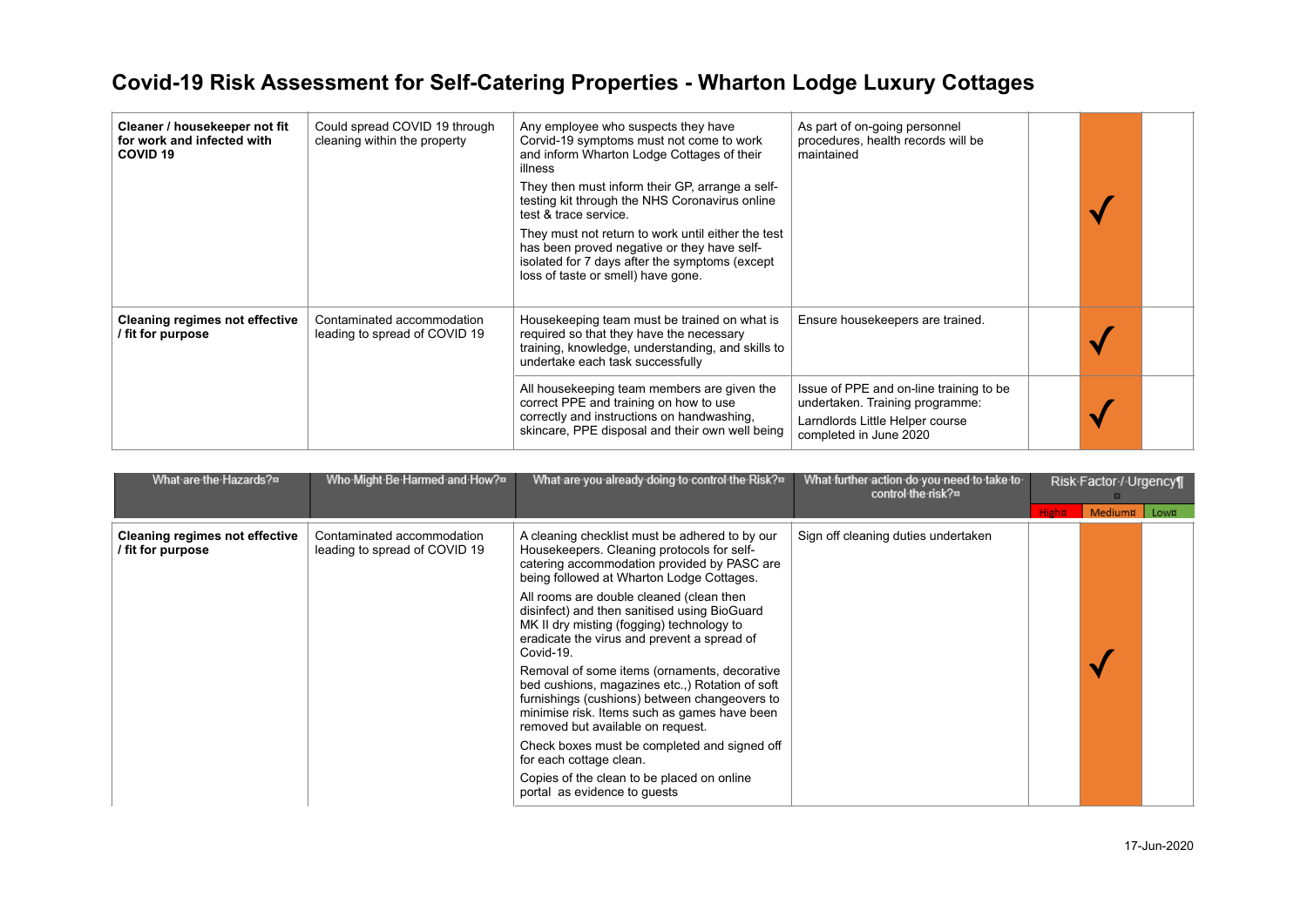|                                                                                                  |                                                      | Should the housekeeping team identify any<br>maintenance defects, these should be logged in<br>the maintenance book.<br>Their urgency needs to be assessed and critical<br>defects dealt with before the next guests<br>arrives.<br>Lower priority defects will be dealt with less<br>urgently.<br>Cleaning standards to be routinely checked by<br>Nicky Cross to ensure consistent standards.                                                                                                                                        | Report/log any defects                                                                                                                                                                                                        |  |  |
|--------------------------------------------------------------------------------------------------|------------------------------------------------------|----------------------------------------------------------------------------------------------------------------------------------------------------------------------------------------------------------------------------------------------------------------------------------------------------------------------------------------------------------------------------------------------------------------------------------------------------------------------------------------------------------------------------------------|-------------------------------------------------------------------------------------------------------------------------------------------------------------------------------------------------------------------------------|--|--|
| Incorrect or ineffective<br>cleaning materials used /<br><b>Cleaning regimes not</b><br>recorded | Not cleaning or sanitising the<br>property correctly | All rooms are cleaned and disinfected following<br>the PASC cleaning checklist and then sanitised<br>using BioGuard dry misting technology to<br>eradicate the virus and prevent a spread of<br>Covid-19. Remote controls are bagged in<br>disposable covers.<br>Check boxes must be completed and signed off<br>for each cottage clean.<br>Copies of the clean to be placed on online<br>portal as evidence to guests<br>External touch points (light switches and door<br>handles) are surface cleaned with an antiviral<br>cleaner. | Copies of cleaning records to be placed<br>on online portal                                                                                                                                                                   |  |  |
|                                                                                                  |                                                      | Only approved cleaning materials are<br>purchased and used that are fit for the purpose.<br>We have a septic tank and cannot use bleach.<br>Milton, Log-7 virucide approved by WHO for<br>Covid-19 have been purchase along with the<br>Bio Gard Dry-Mister using Log-6 TriBioSan.                                                                                                                                                                                                                                                     | Guests will be provided with the usual<br>eco-friendly cleaning materials, plus<br>virucidal wipes for hard surfaces and<br>Zoflora and kitchen roll. Due to our<br>septic tank we need to discourage guest<br>use of bleach. |  |  |
|                                                                                                  |                                                      | All COSSH related items including safety data<br>sheets are available for review                                                                                                                                                                                                                                                                                                                                                                                                                                                       |                                                                                                                                                                                                                               |  |  |
| Unsafe portable electrical<br>equipment.                                                         | Cleaning staff                                       | Ensure all cleaning equipment is PAT tested<br>and fit for purpose. We need to check that the<br>equipment is being used in the correct way                                                                                                                                                                                                                                                                                                                                                                                            | Routine PAT testing<br>Visually check for defects before use                                                                                                                                                                  |  |  |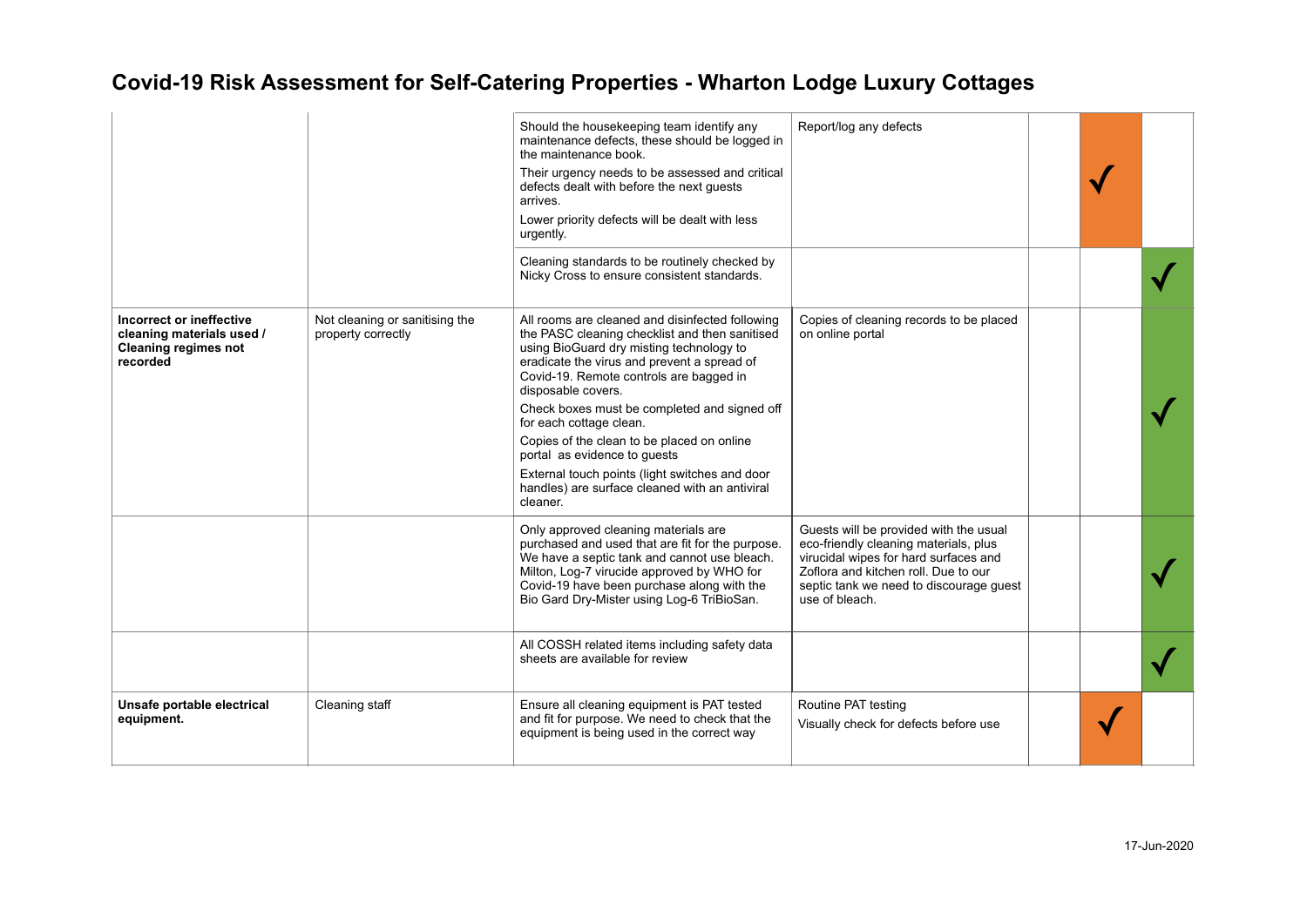| What are the Hazards?¤                                 | Who Might Be Harmed and How?»                                                          | What are you already doing to control the Risk?¤                                                                                                                                                                                                                                                                                                                                                                                                                                                            | What further action do you need to take to<br>control the risk?¤                                                                          | Risk-Factor-/-Urgency¶ |         |      |  |
|--------------------------------------------------------|----------------------------------------------------------------------------------------|-------------------------------------------------------------------------------------------------------------------------------------------------------------------------------------------------------------------------------------------------------------------------------------------------------------------------------------------------------------------------------------------------------------------------------------------------------------------------------------------------------------|-------------------------------------------------------------------------------------------------------------------------------------------|------------------------|---------|------|--|
|                                                        |                                                                                        |                                                                                                                                                                                                                                                                                                                                                                                                                                                                                                             |                                                                                                                                           | Hight                  | Medium¤ | Low¤ |  |
| Cleaning substances that may<br>be hazardous to health | Housekeeping team<br>Any people who may suffer<br>product specific allergies           | Put a health & safety file together with all<br>cleaning products used and for what purpose,<br>COSHH sheets if required, all previous cleaning<br>/ maintenance schedules for the<br>accommodation and all risk assessments                                                                                                                                                                                                                                                                                | To be retained on file system<br>To be updated in light of any changes.                                                                   |                        |         |      |  |
| Incorrectly laundered bedding                          | Bacteria not killed off properly                                                       | We use cotton bedding which is cleaned by an<br>external laundry that uses Ozone technology to<br>kill bacteria and viruses. Only bathmats/towels<br>and tea towels are laundered in-house and<br>these will be correctly washed at 60 degrees.                                                                                                                                                                                                                                                             |                                                                                                                                           |                        |         |      |  |
| Changeover clean                                       | Contaminated accommodation /<br>spread of COVID 19                                     | All changeover cleans can only be completed<br>once the guests have left the property using<br>approved products and methods. PASC<br>protocols will be followed, as above. Guests are<br>requested to load dishwasher, strip beds of<br>pillow cases, duvet covers and sheets then<br>place linen in laundry bag provided. Open<br>windows prior to departure.<br>Appropriate PPE will be worn and disposed of<br>between each cottage service. There is a<br>special bin in the cellar or the main house. | JEH Laundry have provided extra<br>laundry bags. One extra bag for each<br>cottage for guests to put dirty bedding at<br>the end of stay. |                        |         |      |  |
|                                                        |                                                                                        | Housekeepers to record cleaning activity on the<br>Cleaner Checklist which will be copied onto the<br>online portal for guests to witness.                                                                                                                                                                                                                                                                                                                                                                  |                                                                                                                                           |                        |         |      |  |
|                                                        |                                                                                        | Housekeepers have been trained and wear<br>appropriate PPE, provided                                                                                                                                                                                                                                                                                                                                                                                                                                        |                                                                                                                                           |                        |         |      |  |
| Legionella                                             | Infection of Legionella from<br>standing water if the property has<br>been lying empty | As part of the housekeeping procedure the toilet<br>followed by hot and cold water in the kitchen,<br>followed by wash hand basins will be flushed for<br>2-minutes.                                                                                                                                                                                                                                                                                                                                        |                                                                                                                                           |                        |         |      |  |